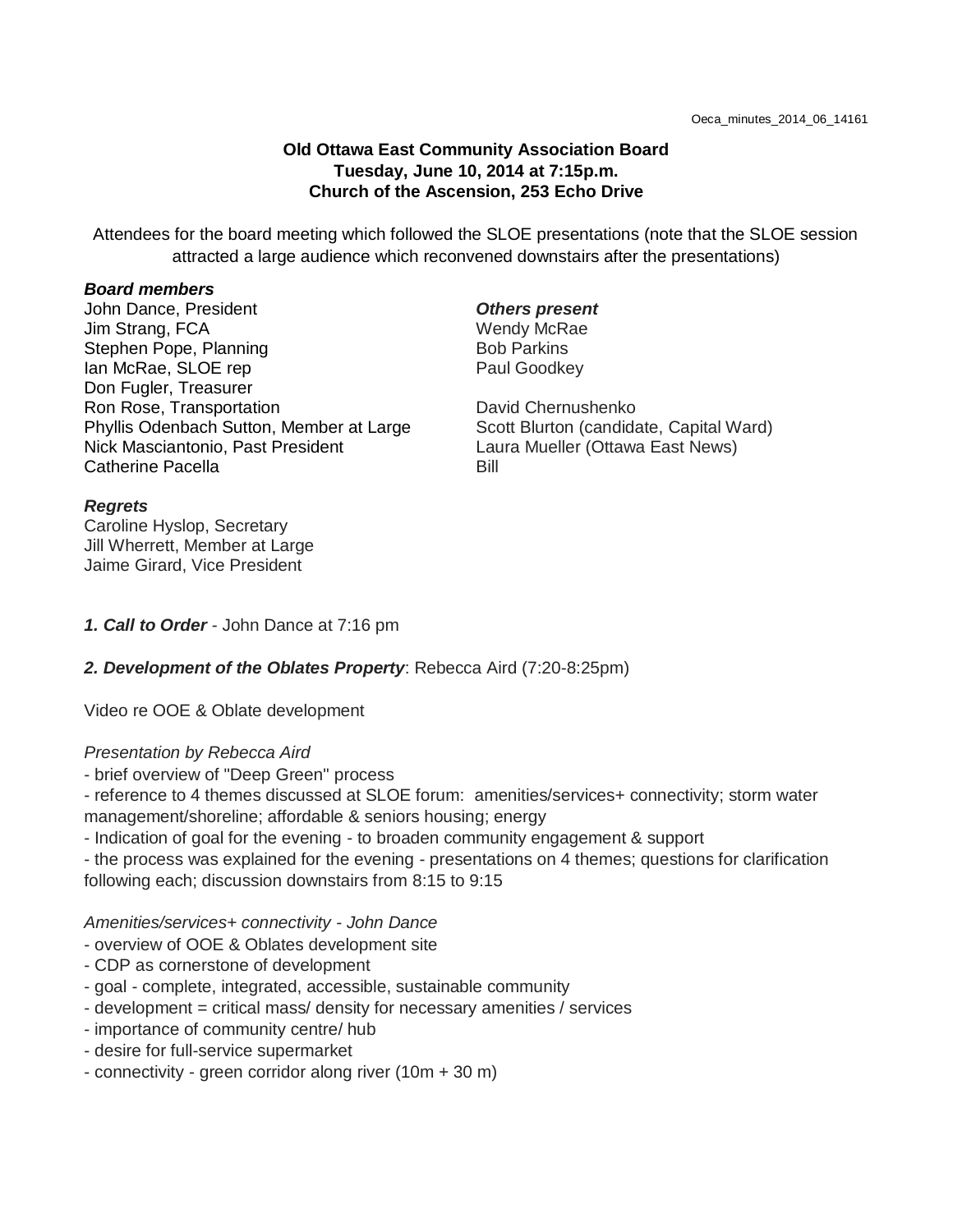*Stormwater management / shoreline restoration - Ian McRae*

- goals - maintain or improve pre-development water run-off quality and quantity

*Energy - Martin Adelar*

- desire to integrate sustainability into energy future for the development

- reference to Carleton U students work re potential district energy system + reference to 2 energy panelists (Michael Wiggen & Stephen Pope)

*Affordable & seniors housing* - Geri Blinick, Sandy Hill Community Health Centre

- housing goals - target of 25% within community

- review of activities to date

- affordable - cost is less than 30% of income

- next steps - potential for tour of Beaver Barricks

# *3. Approval of Agenda*

Moved: Don Fugler ; Second: Stephen Pope

*4. Approval of May 13, 2014 Minutes* : The review and approval of these minutes was skipped at the June 10<sup>th</sup> meeting so will have to be done September 9, 2014

# *5. Lees Avenue Underpass Information and Update* - Evelyn Danilko, City of Ottawa

- overview of Confederation Line project
- Lees Ave rapid replacement removal weekend of June 21; replacement weekend in Sept
- Lees closed from Chapel to transitway
- highway 417 closure discussion
- Lees Ave reconstruction June 16 to Nov 2014
- weekly updates currently OOECA receives
- questions posed re closures and alternative traffic flows

- follow-up to be set up with Wendy, Phyllis, Ron, & Josee with Delcan/Parsons (meeting arranged for June 17)

# *6. Directors' Insurance - Don Fugler*

- 3 quotes \$510 to \$650 Motion by John Dance to accept cheapest (\$510 + tax) offer which is company used by CAG Second: Jim Board vote: Approved

### *7. Contest to name the Oblates development*

- general agreement
- some discussion of process needed

- decision: people willing to participate in getting process going Catherine, Don, Ron, John Motion to undertake: Don Second: Ron

### *8. Chair's Report - John Dance*

A report was distributed electronically on June 2; please refer to it for details.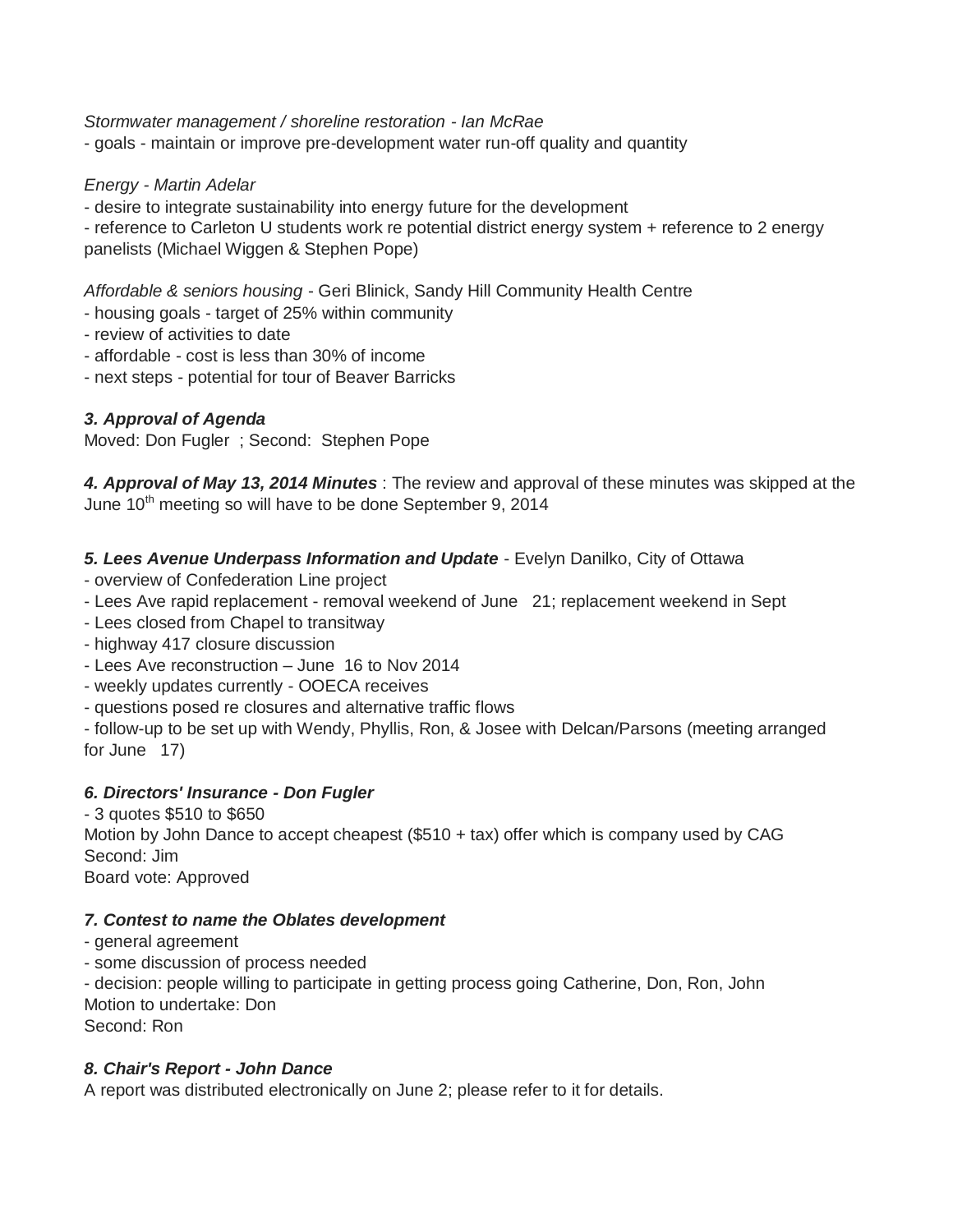### *9. Treasurer's Report -*

*10. Councillor's Report* - David Chernushenko - indicated no new updates

### *11. Committee Reports*

### *11.1 Planning* - Stephen Pope

A report was distributed electronically on June 9; please refer to it for details.

### *11.2 Transportation* - Ron Rose

A report was distributed electronically on June 9; please refer to it for details.

Main concern for us re Lansdowne is overflow parking. There will be a dedicated team of bylaw officers giving out tickets in the Glebe, OOS and OOE.

# *11.3 City Centre Coalition* - Devin O'Grady - no report

### *11.4 Federation of Citizen's Associations* - Jim Strang

### AGM last week

- Ottawa Neighbourhood Study - started in 2005 - looked at 51 neighbourhoods - OOE within ONS is just its northern portion (north of Clegg – the south of Clegg portion is included in ONS's Old Ottawa South neighbourhood – OOECA has asked that this be corrected because the ONS figures (e.g., population) understates OOE's size and character.

- flooding discussion - very knowledgeable person - Faith Blaquiere

- for more detail see Jim's e-mail of June 10

*11.5 Communications* – no report

*11.6 Community Safety* – no report

# *11.7 Membership* - Wendy

Membership kits available at next meeting

# *12. Community Activities Group* - Nick

Main Event this weekend

Community Hub discussion - letter from SPU welcoming OOECA and CAG to discussion - reference to possible community centre on SPU grounds

# *13. New Business*

Glebe Community Association idea re some advance organization for provincial and federal all candidate meetings (Phyllis Odenbach Sutton)

# *14. Date of Next Meeting - September 9, 2014*

# *15. Adjournment*

Moved: Don Fugler Second: Stephen Pope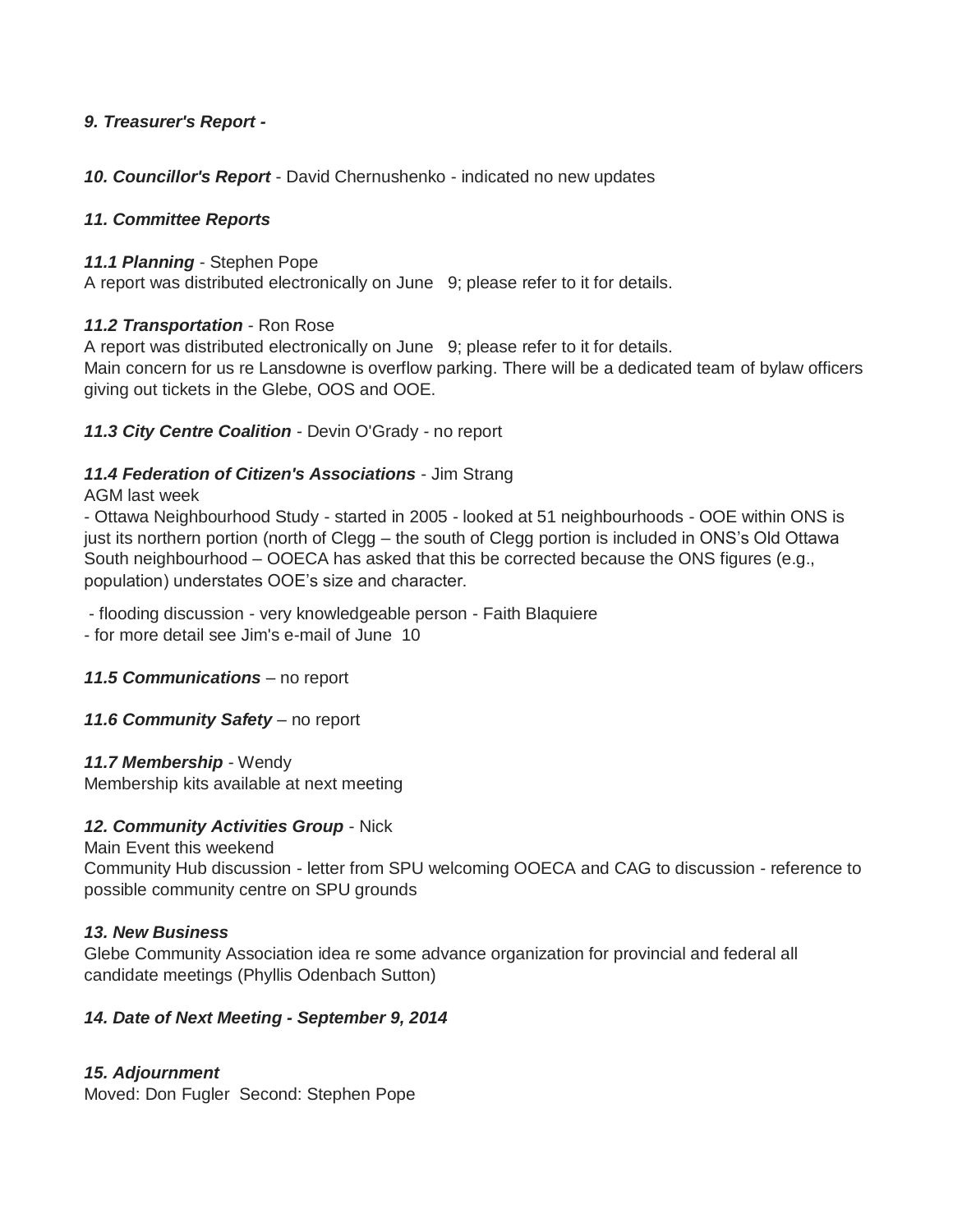# **Chair's Report – June 2014**

**1. Sale of Oblate Lands**: The Regional Group's David Kardish, vice-president of land development and lead for the Oblates development, reports that Regional has concluded an arrangement with the Oblates fathers and will be proceeding to close with them around the end of June. He notes that Regional "looks forward to moving forward with [this] exciting development in a continued spirit of cooperation."

To me, this is a positive development for several reasons. First, Regional is fully aware of the council-approved Old Ottawa East community design plan / secondary plan and intend to design accordingly. Second, Regional is keen in working collaboratively with community representatives. Finally, after so many years, there almost is certainty that the development will proceed.

I'm sure that the planning and construction will require considerable effort on our part but we have the potential here of building a superb new neighbourhood in a strengthened OOE community, part of a more dynamic and liveable Capital Ward.

- **2. Visit of Swans and Mayor:** On May 30<sup>th</sup> Mayor Watson graced our community with his annual visit to Brantwood Park where he set the royal swans free in the company of the city's finest media reps. But again there was no notice to the community that this was going to happen. I think it peculiar and unproductive that the city fails to alert the community association of all significant construction activity and notable events like the swan release. Am I alone in these sentiments?
- **3. OOE Population:** The Councillor's office has corrected the population figures for OOE so that we now appear with 7,500 (vs Glebe, 11,000; Heron Park 4,000, Old Ottawa South 6,200). The previous number reflected the Ottawa Neighbourhood Study numbers which erroneously attributed all of a particular census district to OOS when, in fact, it should have been split between OOE and OOS.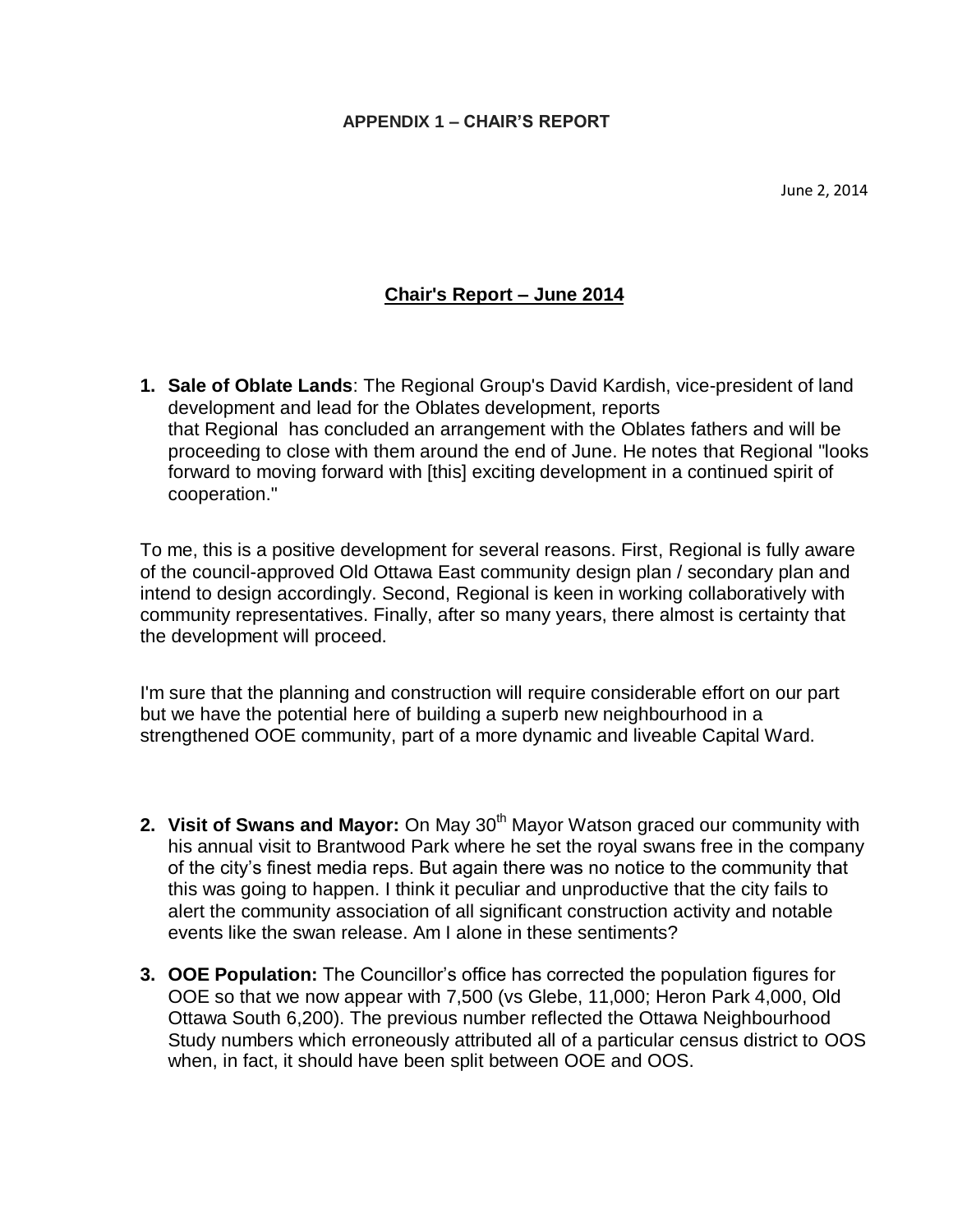- **4. OOECA Column for Next Mainstreeter:** Depending on what we hear at the June 10<sup>th</sup> Oblates discussion, perhaps the column should be on this (or, as previously suggested, the infill changes that Stephen Pope and Paul Goodkey are working on with the city).
- **5. Main Event:** The OOECA Board members –under the guidance of Ron Roses and with the support of local politicians – will be running the BBQ at CAG's Main Event, Saturday, June  $14<sup>th</sup>$ . Please sign-up with Ron if you haven't already.
- **6. Expansion of Springhurst / Rideau Trail Parks:** I've heard no news on the city's review of the proposal to transfer surplus AVTC lands (not specifically needed for transportation and multi-use centre) to Springhurst and Rideau Trail Parks.
- **7. Rideau River Western Pathway / Nature Trail – City Plans:** Similarly, there still is no news on the status of the City's plans for completion of the pathway.
- **8. Better Linkage to the Residents of the Lees Towers I met with Bill Baldwin to** talk about how the association might better link to those who live in the Lees towers. To a considerable extent, the towers have a very different demographic profile than the rest of the community but we feel that there are many common interests, including expansion of Springhurst Park; improvement of the nature trail, and stopping AVTC. I'll continue to search for those living in the towers who might be interested in joining the Board.
- **9. Church of the Ascension Church Council Meeting:** At the request of Rev Gary Hauch, several community representatives (Rebecca Aird, Carol Workun, Melanie Gilbert, Jan D'Arcy and myself) met the Ascension church council and discussed how we might work together. Offering the church facilities for community meetings is one of the many ideas that were discussed. I was impressed with their openness and the sharing many of the values that we community groups have.
- **10.Lansdowne Tour:** On May 23rd with other community reps and Councillor Chernushenko I again toured the construction site. Progress continues though, as I remarked, traffic on Bank is almost gridlock at certain points during the day – before any of the many Lansdowne activities / enterprises get underway. The urban park portion of Lansdowne– just across the canal from OOE- will have a number of features of interest to OOE residents including a refrigerated outdoor rink and a large skateboard ramp. The footbridge connecting the north and south stands is a key visual element as you look across to Old Ottawa East.
- **11."Super Sharrows" for Bank Street Bridge:** Councillor Chernushenko has announced that there will be "super sharrows" on the Bank Street bridge so that cyclists will be "encouraged" to take the middle of the curbside lanes – motorized vehicles are not to pass cyclists on the bridge. I've suggested that "super sharrows" are also required on the Billings Bridge bridge but I haven't yet heard back on this.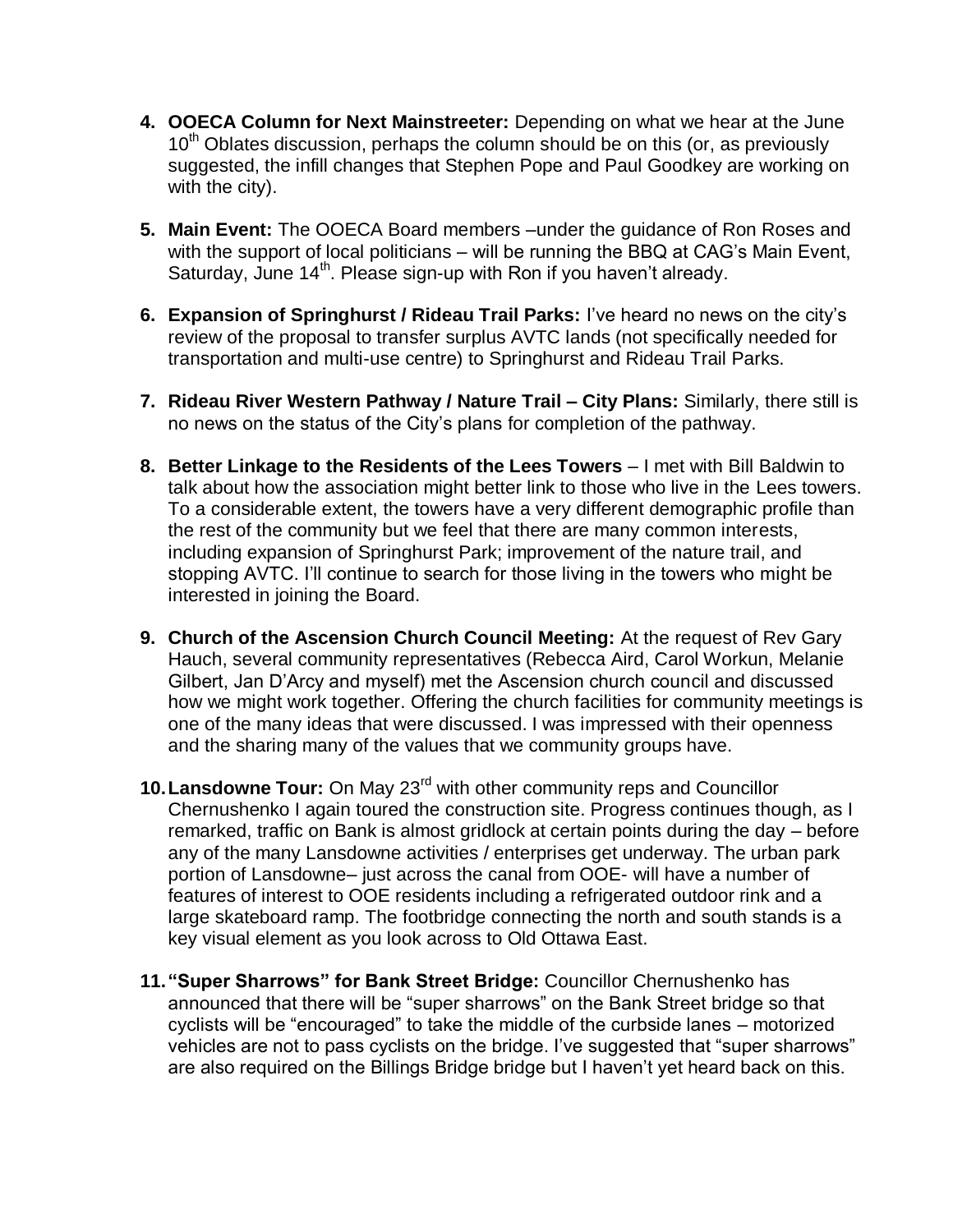- **12.CiLP – Concrete Ping Pong Table - Brantwood:** The city is investigating where the cash-in-lieu of parkland (CiLP) requested concrete ping pong table can go in Brantwood Park. Carol Workun and I are recommending that it be located just north of the wading pool but the city has other ideas. We haven't heard about any of the other CiLP projects that the councillor approved for OOE.
- **13.Main Street Renewal:** The next Main Street Renewal working group meeting is June 11<sup>th</sup>. OOECA will be represented by Don Fugler, Stephen Pope, Ron Rose, Paul Goodkey and myself. A representative of the Main-Hazel medical practitioners and pharmacist Scott Watson have also been invited given that the construction schedule is to be discussed. The OOECA working group recently provided project manager Josée Vallée with comments on the detailed design on the OOECA site. We'll be meeting with her and Ron Clarke in the near future.

**OECA\_Main\_design\_comments\_14153 June 2, 2014**

#### **OOECA Comments on Proposed Main Street Detailed Design**

The five OOECA members of the Main Street Renewal Working Group met May 20, 2014 to review the details on the detailed design of Main Street Renewal, as per the document provided by the City's project manager Josée Vallée. Given that construction will not begin until 2015 but plans need to be finalized as soon as possible, the OOECA is providing these comments with a view to reviewing them with city staff to determine their validity and, where valid, if they can be reflected in revised plans.

#### **General Issues**

General issues of concern to OOECA are:

- 1. *Acquisition of "Proposed / Potential Rights of Way":* The feasibility of making Main a complete street is dependent on the City of Ottawa acquiring what the plan deems "proposed" or "potential" rights of way (and what's the difference between the terminology "potential" and "proposed")? Members are not aware of Main Street owners being contacted by the city so that the rights of way will be acquired in a timely basis. How are the RoW acquisitions proceeding?
- 2. *Relationship of Main Street plan to Proposed Development:* The Main Street plan does not appear to reflect the Domicile site plan proposal for 141 Main Street and the site plan approved for 129 Main Street.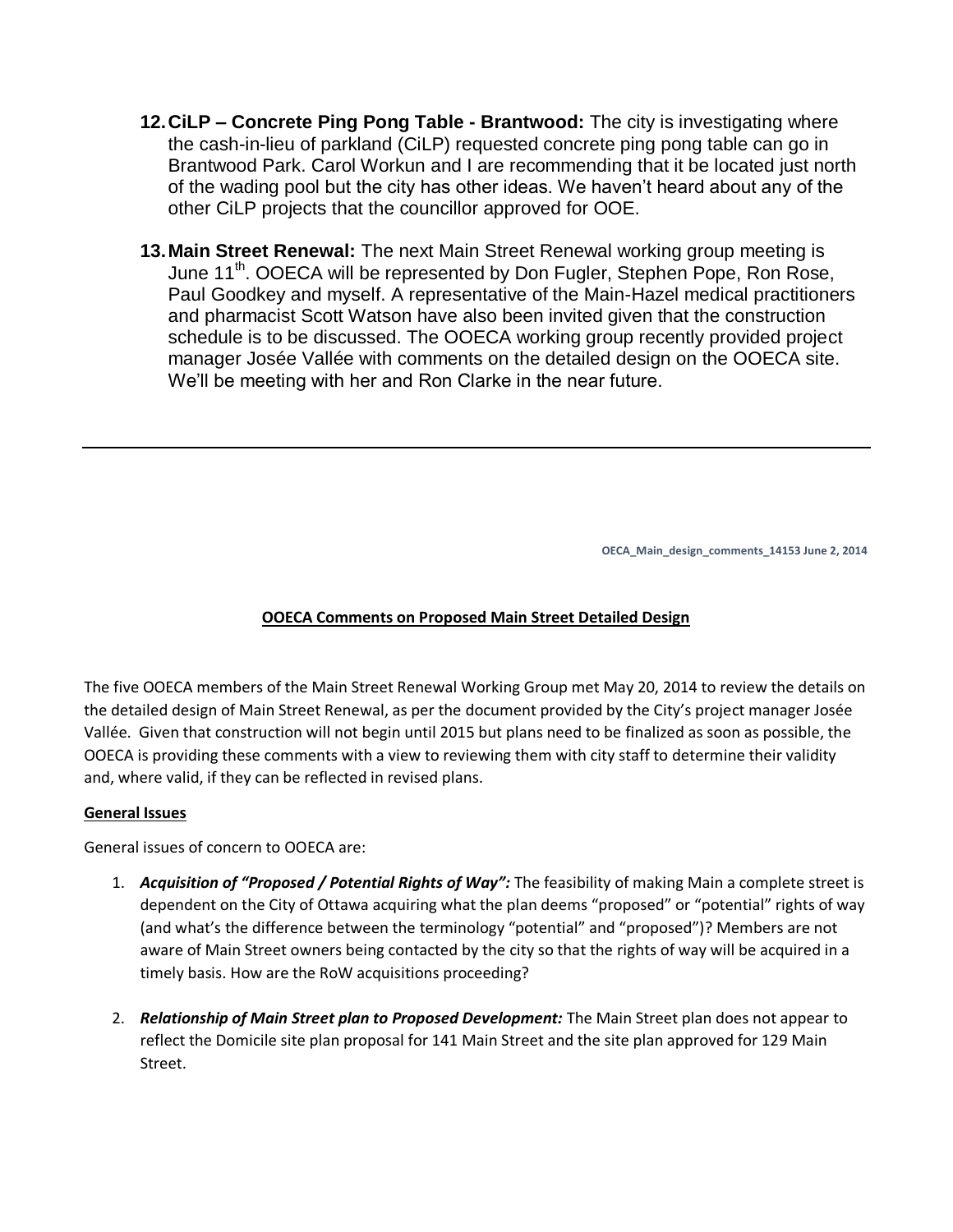- 3. *Required 2 m Front Yard Setback*: The 2m setback required under the OOE Secondary Plan is applicable for all TM 7 frontages, except at the Oblate & SPU properties on the east side of Main between Oblate Avenue and Hazel Street. The east side street design at these Oblates and SPU properties appears to assume the there is a requirement for a 2m front yard setback. This is a concern because what is presently a comfortable pedestrian environment on the east side is now designed to be a diminished "sidewalk zone", especially to the south of Grande Allée.
- 4. *Trees / Vegetation Management Plan:* We realize that a large number of trees will be lost during construction but we'd like to see what new trees are being proposed and, as discussed, we need to get a better sense of how the adopt-a-tree program works because we'd like to encourage Main residents to plant trees.
- 5. *Utility / Bench / Tree Bike Rack Zone:* The plans generally show a 0.6m zone between the cycle track and the sidewalk. As per the design of the Traditional Main Street, we say that this should be enlarged where ever possible so that trees can be planted and benches can be installed (pp 44 – 45 of OOE Community Design Plan). A drawing showing the 1.8 m to 2.0 m clear sidewalk and the remaining greater than 0.6 m Utility / Bench / Tree / Bike Rack Zone would assist an understanding of this important streetscape feature.
- 6. *Maintenance of Existing Turning Restrictions:* We are looking for confirmation that all existing peakhour turning restrictions will be maintained. Are there plans for additional turning restrictions to inhibit "cut-through" traffic? Also, will new turning restrictions be put in place – including at off-peak times - at intersections where there are not specific turning lanes?
- 7. *Cycle Track in Winter*: Our recollection is that the City will not be performing any snow clearing of the cycle track in the winter so that the cycle track will serve as a snow storage area and provide pedestrians with a winter buffer from traffic. Is this a correct "recollection"?
- 8. *Vehicle Turning from Unsignalized Side Streets onto Main*: We would like to discuss just how motorists will turn onto Main from side streets. There may be some "education" / greater awareness required for both cyclists and motorists.

#### **Specific Issues**

Specific location concerns, proceeding from south to north, are:

- 1. *Bus Stops South of Beckwith-Bower*: Where is the next bus stop after Beckwith-Bower (somewhere on Riverdale)? We're concerned about whether there is too great a gap.
- 2. *Southbound Left Turn onto Centennial:* No provision is made for a left-turn lane here yet it appears there is enough room for the turning lane and all of the other "needs" of the complete street at this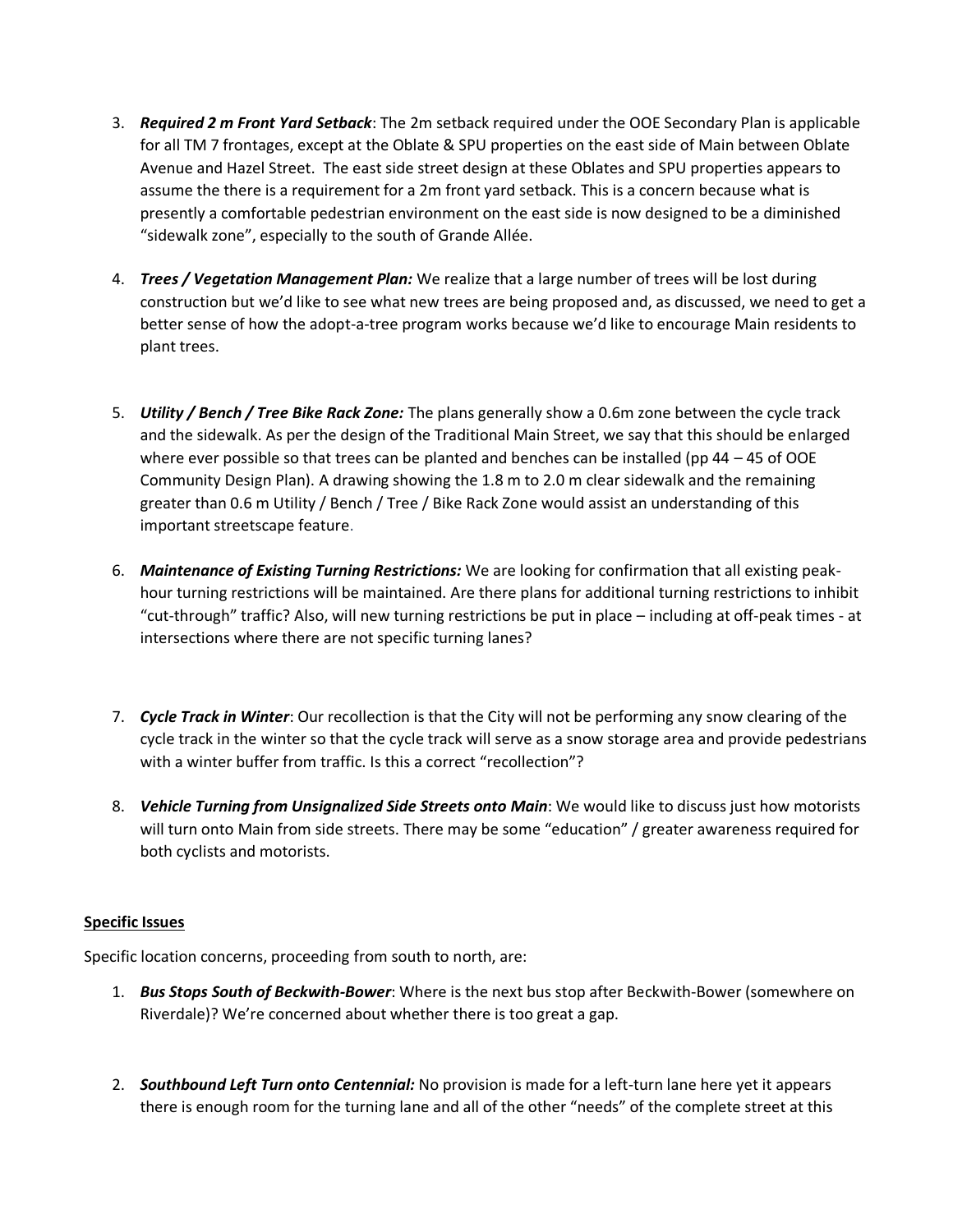point. As has been pointed out, there is considerable traffic turning here and without a turning lane southbound traffic will be backed up.

- 3. *Left Turn from Mason onto Main*: Will the large, elevated median on Main pose a difficulty for vehicles turning left from Mason?
- 4. *Signalization at Beckwith-Bower:* We recommend that there be a vehicle-activated traffic light here not just the pedestrian-activated light that currently exists. A vehicle-activated light would assist vehicles exiting the awkward Brantwood Gates. (We understand that exiting Beckwith should be somewhat improved by the Gates being shifted slightly to the east – is this true?)
- 5. *McNaughton – Left Turn for Southbound Main traffic:* Will cars at any time be allowed to turn left at McNaughton or will the restriction simply continue as it is (i.e., you can't turn left at peak periods?)
- 6. *Herridge to Clegg, West Side:* Why hasn't the City designed the new street to go to the property line so that more trees / vegetation could be planted on City property?
- 7. *Main Opposite Herridge:* There appears to be a bulb-out here but it's not clear what this is for.
- 8. *Grand Allée and Main:* This intersection appears to have no special treatment yet it will be the "ceremonial" entrance to the new Oblate development so deserves special attention.
- 9. *Bus Stop Servicing Oblate Development*: Where will the estimated 2,500 new residents of the Oblates development have a bus stop? One possibility would be that the bus stop be within the Oblate property, rather than on Main. This should be discussed with whoever ends up owning the Oblate lands (the Regional Group expects to finalize its deal this month).
- 10. *Cycling Option for North of Hawthorne:* We would prefer the Delcan sketch design (prepared for March  $24<sup>th</sup>$  meeting - see attached) to what is currently shown on the plans.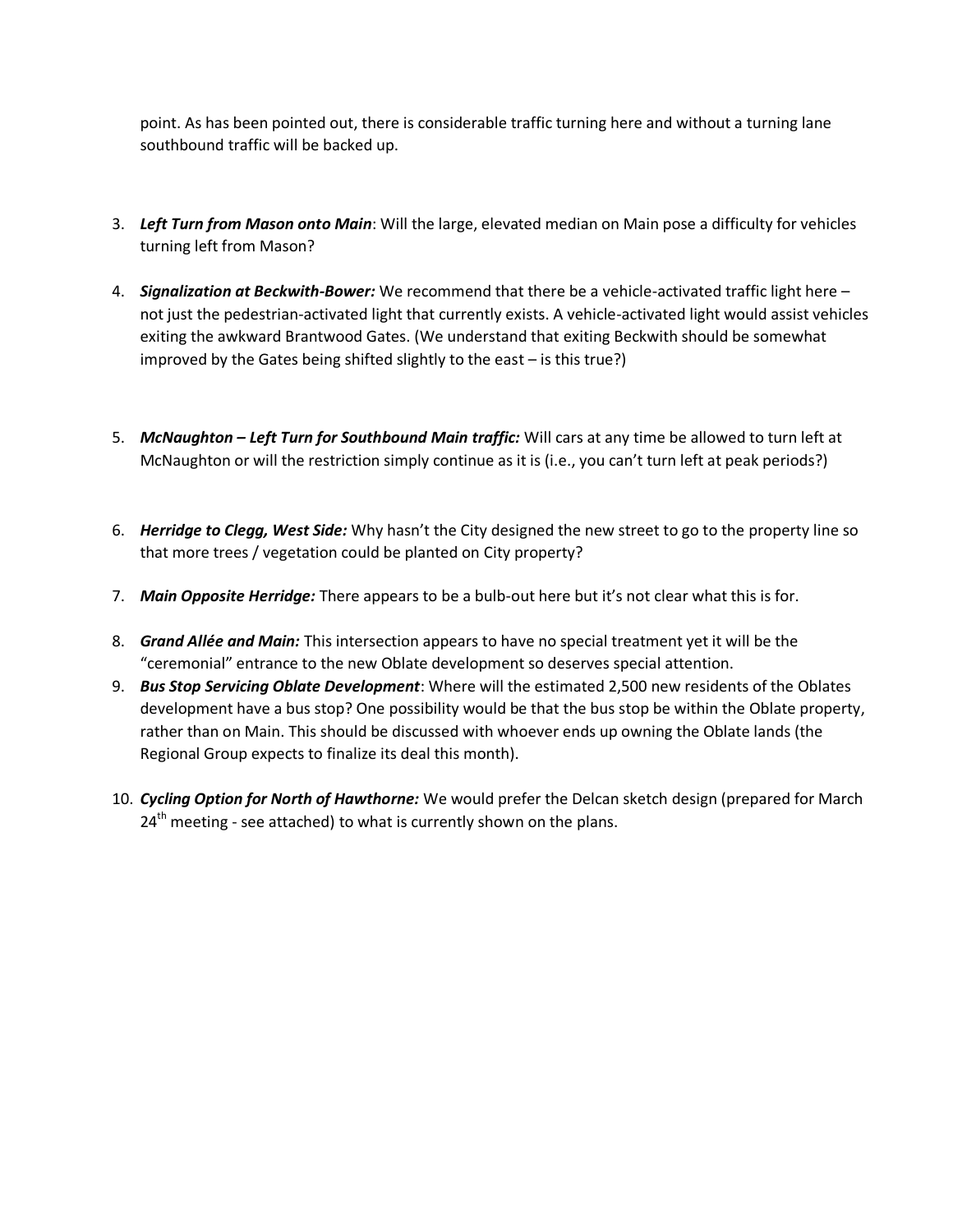#### **APPENDIX 2 : PLANNING REPORT**

Below is a summary report on planning. In general, the big projects are working through the process, our struggle with the City's interpretations of parking requirements continues, and nothing new has come into our sights. From the biggest to the smallest, here's the list of things "on the radar".

Oblate lands: A small group from OOECA Exec and SLOE met with the Regional Group in advance of the final conclusion of their negotiations to discuss the potential for the site. At that meeting a preliminary plan was tabled that is considered an improvement over the demonstration plan on which the OOE Secondary Plan is based. More compatible building forms to those in the surrounding community are proposed without a substantial drop in density. Pedestrian and cycling connectivity is good, without changing the limitations on automobile access. Regional will begin discussions with the City to turn over two proposed roads to the City in order that busses can access the interior of the development. Regional is planning on submitting their plan of subdivision to the City this Fall.

141 Main Street: A new application to the Committee of Adjustment is planned for early July. Resolution of the requested variances will impact the final site plan agreement, which is also still in process. Discussions between Domicile and OOECA have been cordial and productive, but two sticking points remain, namely the outsourcing of visitor parking and through block connectivity at the east end of the site. OOECA will likely support some of the requested variances and maintain objections to the two sticking points. OOEA Planning will intervene in the implementation of parking in front of 141 Main with the Main Street redesign to partially mitigate the parking challenges.

129 Main Street: The site plan for this four storey 50 unit condominium with one floor of below grade parking and commercial space on the Main Street frontage has been approved. Coordination with the Main Street redesign is ongoing. The Properties Group was hoping to start sales this Spring, however with a softening condominium market there may be additional delays.

113-115 Echo Drive (Portuguese Church): Uniform Developments has suspended planning work on the project for unspecified reasons.

140 Springhurst: The site plan control application for this 3 1/2 storey 8 unit apartment is going forward. OOECA representatives met with the owner/designer team and the city to explore maintaining existing trees and on street parking, but the project was too far advanced to provide any opportunities for improvement. It is likely that the City will not be convinced to change their interpretation of how large an access is required for parking facilities until the revision to the Infill 1 bylaw is accepted by the OMB.

178-180 Main Street: The owner is still exploring options. The project will be part of the discussions with the City regarding the new zoning study for Main Street and Hawthorne Ave (west of Main). At this time the City does not want to create "existing non-conforming" status for houses on the west side of Main by rezoning the properties to conform to the direction of the official plan. Accordingly, the owner of 178 Main may have to pay to get the property rezoned if he decides to proceed with a mixed use TM type project.

Miscellaneous: Construction is ongoing at sites on Echo, Harvey, Herridge, MacNaughton, McGillivray, and other locations where the projects have either received previous approvals or are small enough to fall outside of the purview of the community association.

Regards, SFP

Stephen Pope, OAA, FRAIC Chair, Planning Committee, OOECA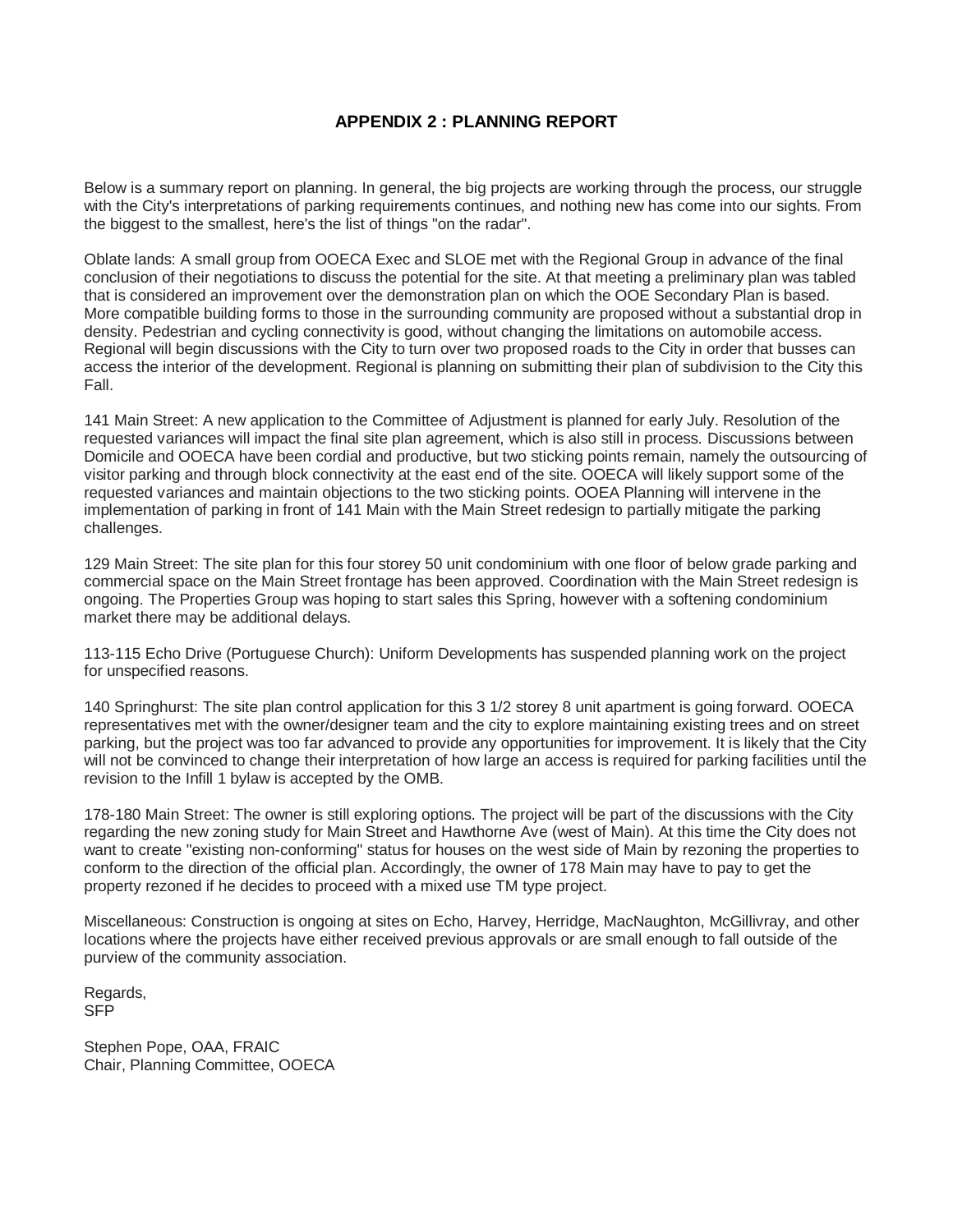# **APPENDIX 3 – TRAFFIC AND TRANSPORT REPORT**

June Traffic and Transit report.

1. Parking during major events at Lansdowne Park (TD Place).

The major concern OOE residents had about the revitalized Lansdowne Park was spillover parking in our Community. The City will be dedicating a separate team of parking By-law officers to patrol our Community during major events at Lansdowne. This is a mixed blessing. It means that event goers could get ticketed, but so could residents and our visitors. We should be familiar with the parking regulations. Two things to bear in mind; a) the universal three hour parking limit in Ottawa runs from 7am to 7pm. That means that anyone, stranger, visitor or resident, can park after 4:05 pm and not get ticketed unless they stay until the next day: b) By-law officers will NOT routinely ticket cars blocking driveways. It seems that residents frequently choose to block their own driveways during major events, so vehicles will only be ticketed if a resident calls 311 and complains.

There will be a meeting on June 17<sup>th</sup> at the Glebe Community Centre, 175 Third Ave from 7-9 pm to discuss traffic and parking during major events at Lansdowne. Anyone concerned about parking is urged to attend

2. We will be hearing about the closure of Lees Ave 416 overpass at the meeting.

3. Lees Ave reconstruction will start June 16<sup>th</sup>, and run until November 2014, weather dependent. The work will take place between Main St and Chestnut St. There will be lane reductions during the workday, but the road will remain open for pedestrians, cyclists and vehicles during the construction. Details don't seem to be available on the Ottawa.ca website yet, but copies of the press release will be available at the meeting. The press release does not mention cycle lanes.

4. There will be a meeting of the Main St reconstruction public advisory group Wednesday evening, June  $11^{th}$ , at USP to discuss traffic flows during the two-year construction period. Some members of the Association Board attend these meetings and report back to the community. Representatives of businesses along Main St will also be attending this meeting.

5. Signalized crossing at Clegg and Col By Drive. A pedestrian activated signalized crossing of Col By Drive will be constructed by the NCC as soon as funds become available, and the NCC is being very coy about when funds might become available.

6. Western River Multi-use Pathway. The paths under the 417 at the Hurdman's bridge are open for cyclists and pedestrians. However, there has been no news on the construction of the complete pathway through OOE.

7. Cycling nearby. There are two open houses at the end of June to discuss cycling and the development of new cycle routes in Capital Ward.

There is an open house on June 25<sup>th</sup> to discuss Glebe Neighourhood Cycle Plan. The event will be held at St Giles Presbyterian Church, 174 First Ave. at 4:00 pm.

The second event will be held on June  $26<sup>th</sup>$  at City Hall to discuss the O'Conner St. Bikeway Functional Planning Study. The plan is to develop cycling facility along O'Conner from Wellington St to Glebe Avenue.

Ron Rose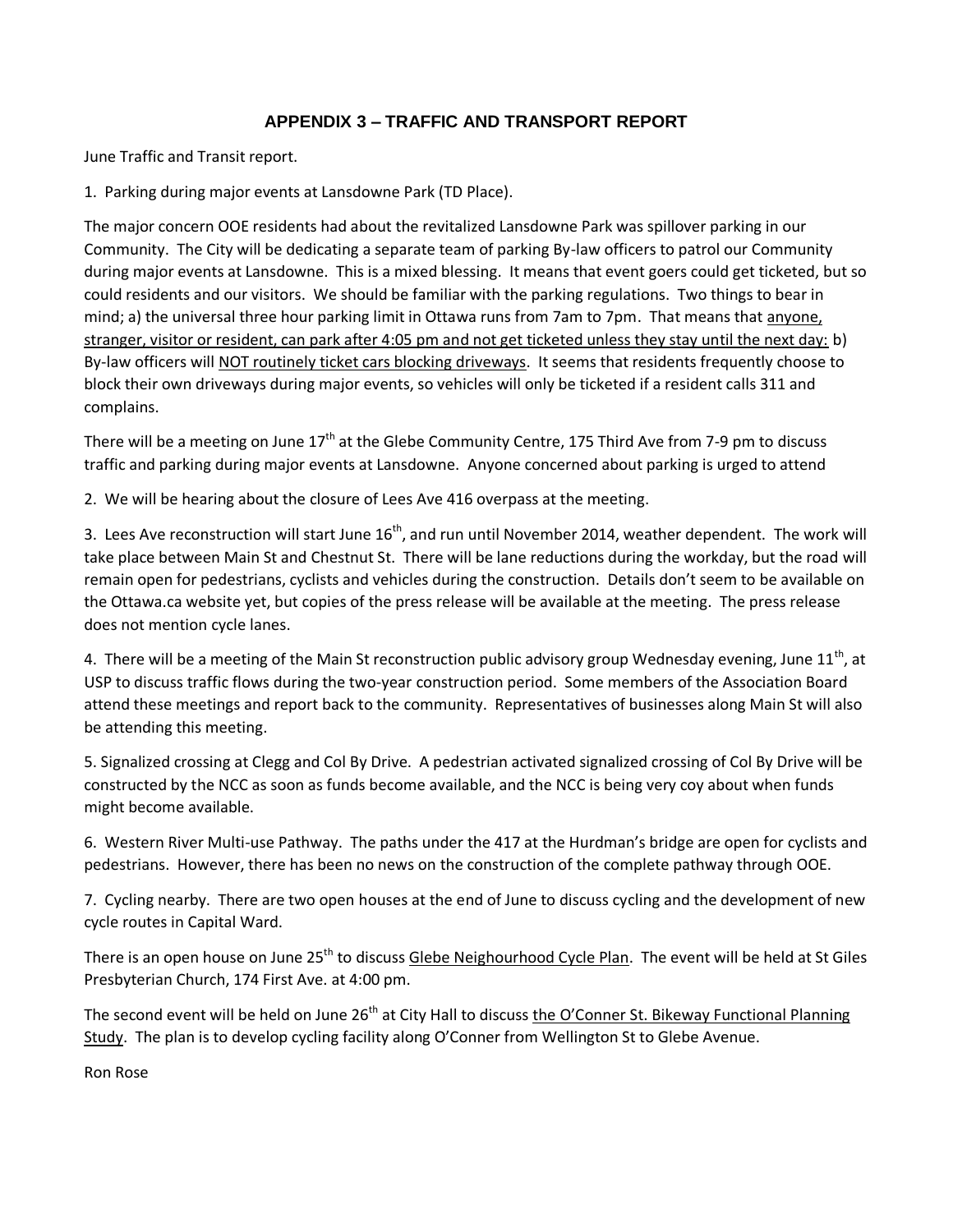# **APPENDIX 4 – FEDERATION OF CITIZENS ASSOCIATIONS REPORT**

# **Federation of Citizens Associations**

# **Report to:**

# **OOECA General Meeting 10 June 2014**

This year's FCA Annual General Meeting was held at the Ottawa City Hall 3 June. Approximately 40 present including councilors Egli and Hobbs. Councilor Hobbs welcomed the FCA and stressed in his welcoming address the importance of Citizens and Community Associations to the work of City council as they provided the "eyes and ears" of the cities communities. They welcome feedback and comments from the Community Associations of the FCA.

The FCA President summarized some of the activities of the Association during the past year including: Frequent communications with the City regarding FCA concerns, a high degree of public engagement overall and the active participation in the preparation and amendments to the cities "Official Plan". For those interested in the Cities "Toolkit For Public Engagement", first Google the FCA website and then follow the link. The City would like to receive comments concerning public engagement prior to 26 June.

Elected by acclamation for another one year term of office were: President- Graeme Roderick, VP-Gary Sealey, Secretary-Bob Brocklebank and Treasurer Lorne Cutler who was pleased to announce the cash balance of the FCA is \$6,700.

**Ottawa Neighbourhood Study:** A presentation of interest to all Community Associations in Ottawa was given by Dr. Elizabeth Kristjansson. Since 2005 private and public funding has provided for an in-depth study in order to define the the boundaries and the makeup of Ottawa's 52plus neighbourhoods. Data that has been gathered includes: income, education, housing, health services, transportation, walkability, schools and socio-economic index to name a few. For our community, this study could be used as a powerful planning tool to let us see how Old Ottawa East stacks up against other communities in our City (for example – community services and facilities). It may help us gauge our approach to the City for future improvements. Google "Ottawa Neighbourhood Study". Dr Kristjannson welcomes all comments, questions and enquiries by e-mail at: [kristian@uottawa.ca](mailto:kristian@uottawa.ca)

Unfortunately the Ottawa Neighbourhood Study website has been hacked and is still under re-build. For this reason it may be somewhat difficult to navigate. Also, Old Ottawa East is poorly represented on the site. It is hoped that this deficiency will be corrected.

**Flooding:** At the May meeting of the OOECA this spring's flooding in our area was an agenda item. The OOECA may wish to tap into FCA expertise regarding flooding. Ms. Faith Blaquiere is a veteran of the 2009 flooding in Ottawa and will be pleased to offer her documented experience with interested parties. She can be contacted at: [faithblacquiere@rogers.com](mailto:faithblacquiere@rogers.com)

Jim Strang OOECA rep to the FCA